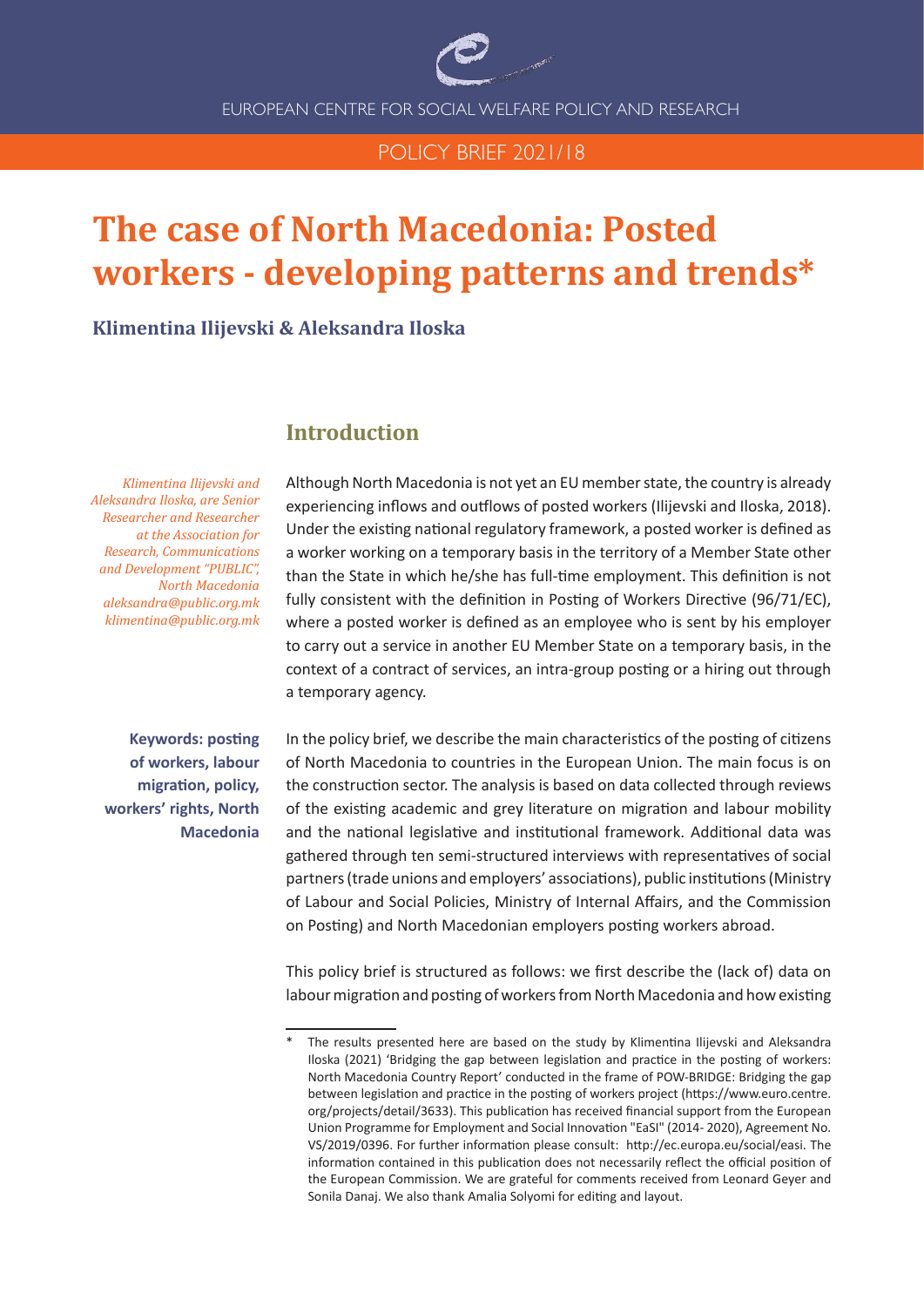policies enable different forms of posting. Thereafter, we discuss reasons for the vulnerability of workers posted from North Macedonia and challenges faced by North Macedonian employers when posting workers abroad. The policy brief concludes with recommendations on how the observed problems could be addressed.

# **Labour migration - a trend that is difficult to capture**

In North Macedonia, a complete analysis of migration is significantly hampered by the lack of reliable and detailed data. There is no administrative data on the exact number of persons who leave, the length of their stay abroad or the personal characteristics of emigrants such as their gender, age and education. In recent decades only a small proportion of citizens have officially reported their stay abroad (Government of the Republic of North Macedonia-Minister in charge of Diaspora, 2019). However, it is clear that a large number of North Macedonians live and work abroad. The World Bank's Bilateral Migration Matrix shows that in 2018, there were 564,949 Macedonians living abroad, most of them (55%) in high-income countries (Switzerland, Austria, Germany). For comparison, the total population of North Macedonia was estimated to be 2,077,132 in the same year (State Statistical Office, 2019).

**In the period from 2008- 2018, in total 158.265 citizens from North Macedonia were issued with residence permits from an EU country**

Data by Eurostat suggests that the number of labour emigrations from North Macedonia to EU countries has increased over the last decade. Table 1 shows that since 2012 there is a growing trend of Macedonian citizens who were issued with first residence permits by EU Member States. During 2018, of all residence permits issued for Macedonian citizens, 47.4 percent were issued by Germany, followed by Italy with 9.1 percent and Slovenia with 8.4 percent.

In addition, between 2008-2017 52,770 Macedonian citizens acquired the citizenship of an EU country which brings new rights and opportunities, such as the right to move, live and work freely within the EU. Three fifths (60.3 %) of citizens of North Macedonia who acquired the citizenship of an EU Member State in 2017 became Italians, followed by Germans with 16.5 percent and Austrians with 4.6 percent.

**Table 1: Number of citizens from North Macedonia issued with first residence permits and acquisition of citizenship (2008-2018)**

| Year                                                              | <b>Total</b> | 2008  | 2009  | 2010  | 2011  | 2012 | 2013  | 2014  | 2015  | 2016  | 2017  | 2018  |
|-------------------------------------------------------------------|--------------|-------|-------|-------|-------|------|-------|-------|-------|-------|-------|-------|
| Number of citi-<br>zens issued with<br>first residence<br>permits | 158265       | 20895 | 15172 | 13129 | 10906 | 9816 | 10349 | 10174 | 12129 | 14336 | 16917 | 24442 |
| Acquisition of<br>citizenship                                     | 52770        | 6834  | 3625  | 3439  | 3328  | 3522 | 4231  | 4615  | 7569  | 9235  | 6372  | N/A   |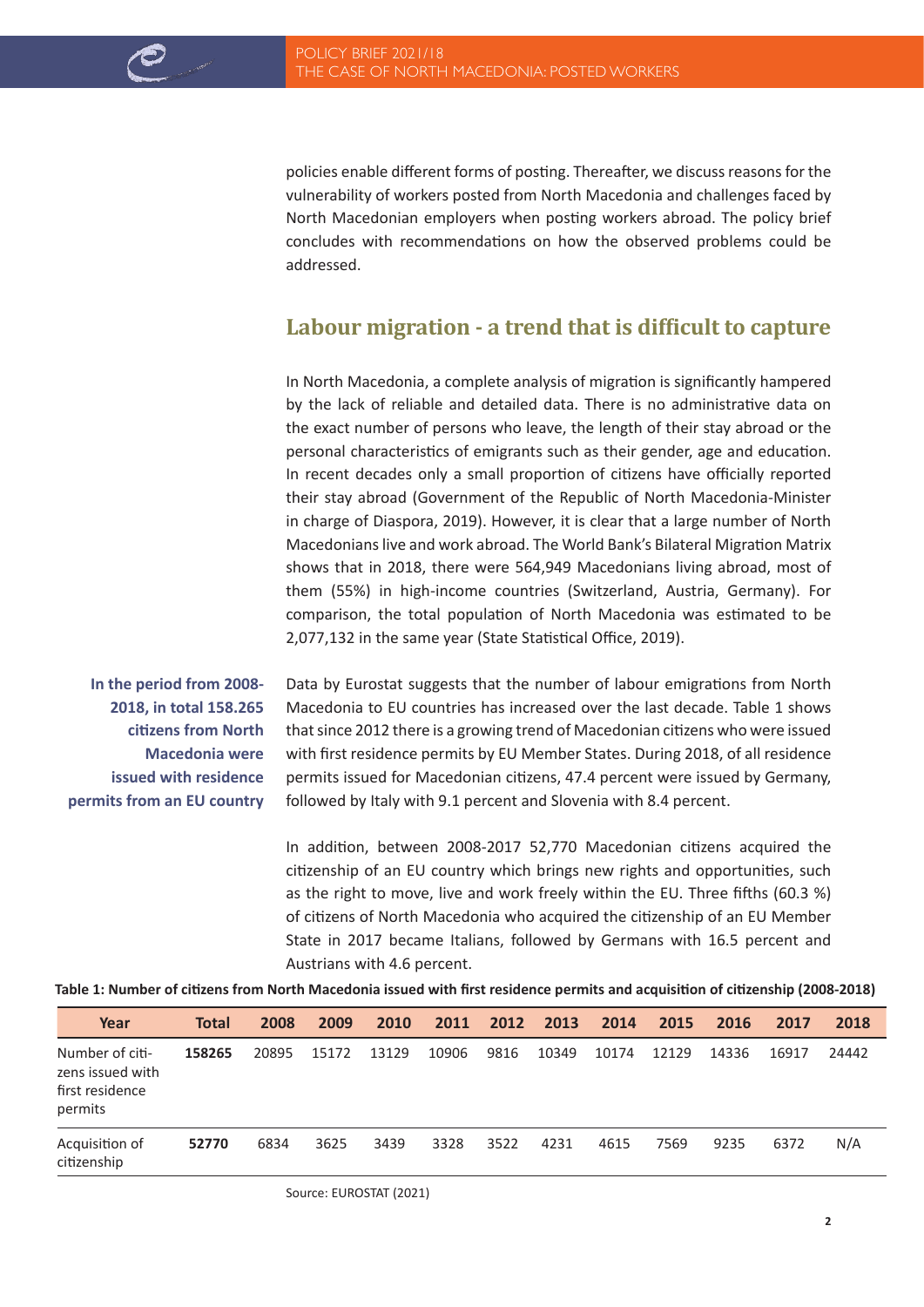**The existing regulatory framework enables posting under a contract of services and intra-group posting, but not via temporary agencies**

# **Existing Public Policy - an enabler of different patterns of posting**

The transposition of the regulation on posting in North Macedonia is part of the EU integration process the country is undergoing and the approximation of the national legislation to the Acquis Communautaire. So far, the Posting of Workers Directive (96/71/EC) has been partially transposed, whereas the Enforcement Directive (2014/67/EU) has not (Danaj et al, 2019). The Posting of Workers Directive is being transposed in two parts. First, the posting of EU workers to North Macedonia is regulated through the Law on Employment and Work of Foreigners. Second, the posting of Macedonian nationals to other countries is regulated through the Law on Labour Relations and the Law on Posting of Workers from the Republic of North Macedonia to Other Countries for Carrying Out Construction Works Through Project Contracts and Other Seasonal Works (hereinafter referred to as the Law on Posting).

Generally, the current posting regulatory framework does not cover only posting to the EU but all workers who are sent temporarily to work in another foreign country. The existing regulatory framework allows for posting under a contract of services and intra-group posting. The posting of workers through temporary work agencies, which is covered by the Posting of Workers Directive, is not possible within the existing regulatory framework in North Macedonia. The articles of the Enforcement Directive that refer to cooperation on information (establishment of liaison offices, monitoring and control of labour migration flows) and measures in the event of failure to comply with the Posting of Workers Directive have not been transposed yet.

Our field research shows that the existing regulatory framework in North Macedonia enables two different forms of posting by North Macedonian companies. First, the posting of workers that is regulated in the Law on Labour Relations. This form of posting has not been further operationalized with clear by-laws and procedures and is often characterised by irregular practices. Second, the posting of workers that is fully regulated in the Law on Posting and has been further operationalized with bilateral agreements.

The Law on Labour Relations gives North Macedonian companies the right to provide services abroad. This right has been exercised by various companies from different sectors (e.g., construction, consultancy, telecommunications, IT). Following this regulatory framework, companies are sending their workers to Germany, Turkey, Ukraine, Bosnia and Herzegovina, Poland.

However, workers are not officially registered or reported to national authorities as posted workers. The absence of clear guidelines and protocols that are in line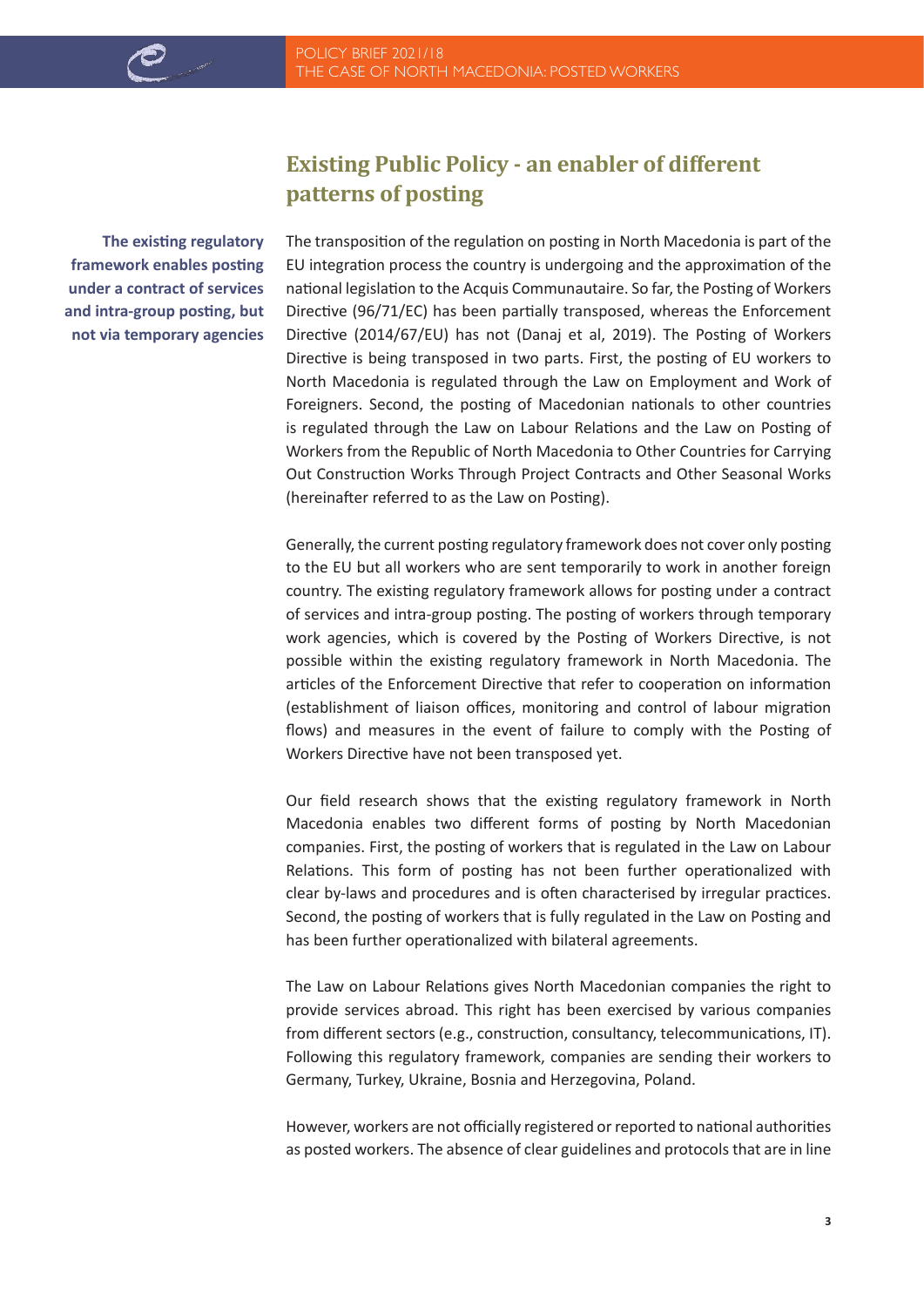with the requirements foreseen in the Posting of Workers Directive and that provide information for both workers and employers before the posting, create conditions for abuse of workers' rights.

The current Law on Posting has been designed to answer the identified labour shortages in the German labour market in the construction industry and is based on a quota (on average 570 workers annually). Currently, North Macedonia has signed only one bilateral agreement for posting with Germany. This Law is fully implemented and the quota of posted workers is fully met as defined by the request of the German employment agency.

The Law on Posting interacts with a variety of regulations that cover different aspects of posting such as social security and health insurance. In terms of these issue-relevant matters, the country has 22 bilateral agreements for coordination of social security systems, 14 of which are with EU Member States. Moreover, there are nine agreements on the use of the European Health Insurance Card between the country and various EU Member States.These bilateral agreements are properly integrated with the existing national Law on Pension and Disability Insurance, the Law on Compulsory Social Insurance Contributions, and the Law on Health Care. It is difficult to assess the impact these regulations make in preventing or minimizing vulnerabilities posted workers might be exposed to because Macedonian institutions are not informed when a worker is posted and therefore they cannot monitor under what terms and conditions these workers operate.

# **Challenges in the posting of Macedonian workers**

Generally, the Macedonian context is very fragile in terms of labour rights and violations, due to the various challenges associated with the labour market, such as a relatively large informal economy, low wages, and labour shortages in certain industries. These factors and the ability to receive higher wages stimulate high interest among workers to work abroad. However, the available research literature provides evidence that posting creates several vulnerabilities for workers from third countries and creates the risk of being exploited and of working in dangerous conditions (Danaj and Zólyomi, 2019; Ilijevski and Iloska., 2018; Danaj et al., 2019; Danaj et al., 2020).

**Public institutions and enforcement agencies have little insight on the working conditions of Macedonian citizens working abroad** Public institutions and enforcement agencies have little insight into the working conditions of Macedonian citizens working abroad. Taking into consideration the limited level of development of social partners, the weak social dialogue and practice, the mechanisms for worker protection during posting are weak and underdeveloped.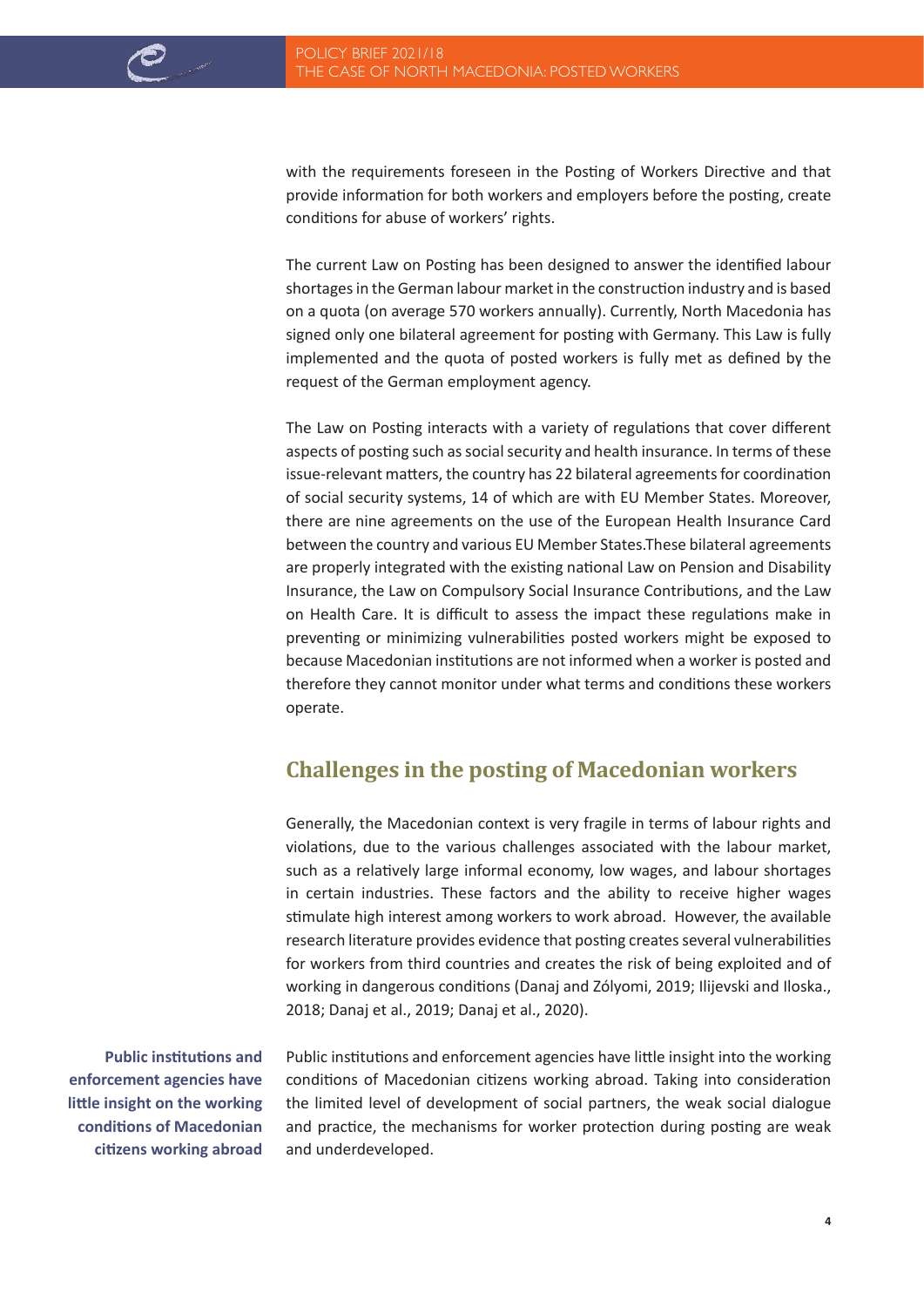### **Lack of information - a major obstacle for workers, employers, public authorities and social partners**

In practice, posted workers have little information about their rights, including information on how to protect their basic rights as workers. Prior to the posting they receive very little information on the working and living conditions, working hours, etc. Despite these findings, the conducted research confirms that there is an increasing interest among Macedonian workers, especially in the construction sector, to work abroad because of ability to earn higher wages than in North Macedonia.

Employers and social partners also have no guidance on procedures to follow when posting workers. There is no national website with information nor a national contact point established by the national authorities that provide guidance for employers. None of employers and social partners interviewed by us knew of the websites on posting operated by EU countries.

On the other hand, enforcement agencies such as the labour inspectorate have never conducted onsite inspections on the working conditions of Macedonian workers abroad, although this issue is under their competence. Also, they have not conducted any inspections to investigate potential irregularities in the payment of salaries and the protection of workers' rights. On the contrary, our research provides evidence that except of the workers posted to Germany whose posting is regulated with the existing Law on Posting, employers do not report to authorities when sending workers abroad.

Generally, stakeholders from North Macedonia have limited knowledge on the Posting of Workers Directive (96/71/EC), the Enforcement Directive (Directive 2014/67/EU and the revision of the Directive in 2018<sup>‡</sup>.

European Union countries have the obligation to provide information on the terms and conditions of employment, including the constituent elements of remuneration to be applied to workers posted to their territory. Moreover, the employer must reimburse the posted worker for travel, board and lodging expenditure in accordance with the national law and/or practice. The amounts paid by the employer (or the reimbursements made) concerning travel, board and lodging are not part of remuneration. Our research provides evidence that employers from North Macedonia are not familiar with this obligation, meaning that workers posted from North Macedonia tend to be paid less than they are entitled too.

<sup>‡ (</sup>see Directive [EU] 2018/957 of the European Parliament and of the Council of 28 June 2018 amending Directive 96/71/EC concerning the posting of workers in the framework of the provision of services)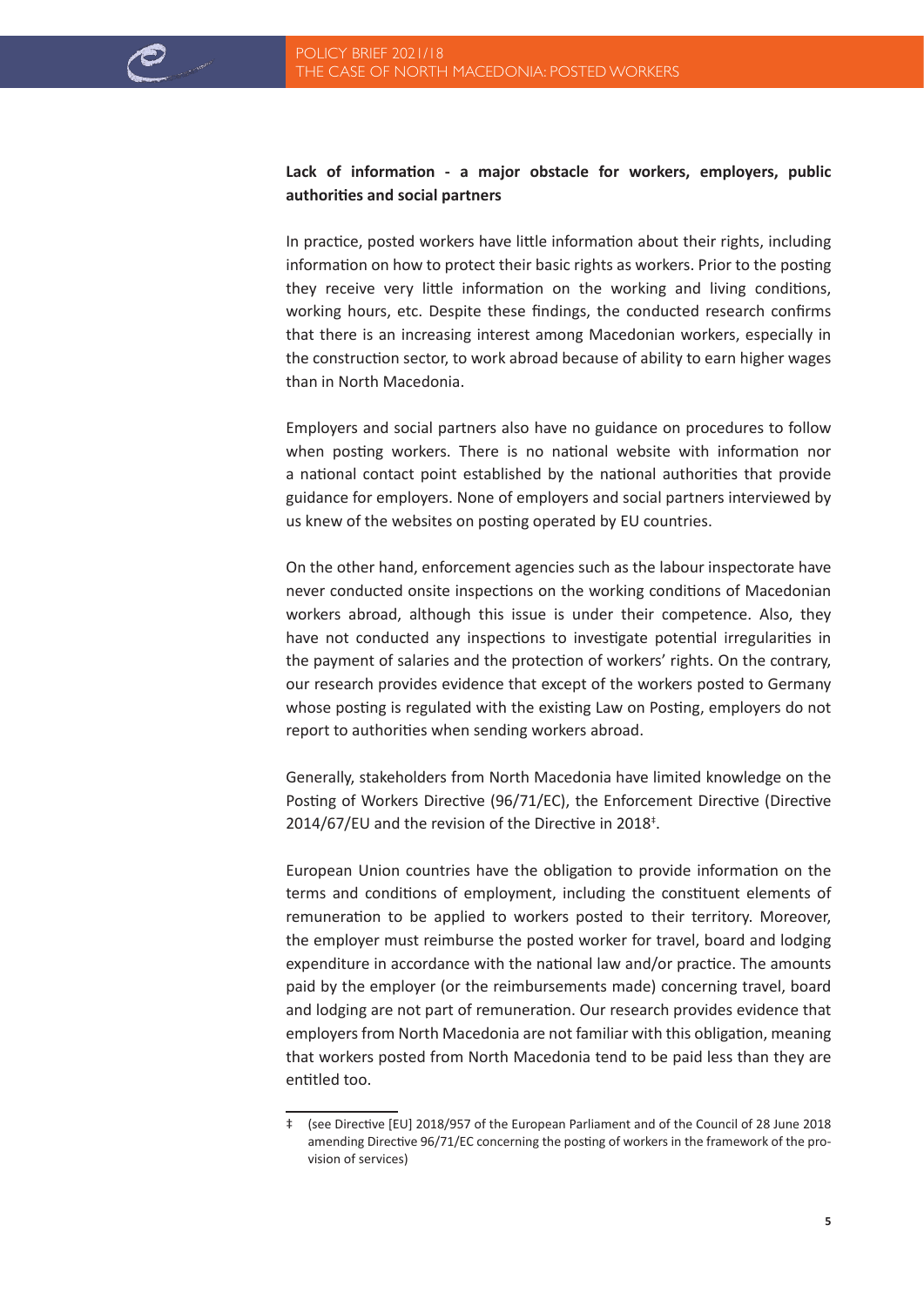With the revision of the Posting of Workers Directive (Directive EU 2018/957, posted workers in all economic sectors are guaranteed equal pay as locally hired workers based on rules set by law or universally applicable collective agreements. However, if sending country working conditions are more favorable, they become applicable to posted workers (European Commission, 2019). None of the stakeholders interviewed by us is familiar with the abovementioned obligations.

Neither employers, nor social partners are familiar with the information that the employer should provide in writing to the worker before the posting. None of the employers interviewed within the research reported that they have been approached by the trade unions of the host Member State to engage into collective bargaining.

**The majority of workers in North Macedonia are not well informed on their rights nor have information on how and where to report abuse of their rights**

All stakeholders we interviewed agree that the majority of workers in North Macedonia are not well informed on their rights nor have information how and where to report abuse of their rights. Some of the people interviewed see the reason for the lack of workers' knowledge in the insufficient engagement of Macedonian trade unions. In their view, trade unions should follow posting more proactively, inform workers and favour the protection of their rights.

None of the interviewed stakeholders had information on national guidelines on working hours and existing collective bargaining agreement that exist in host countries, nor has awareness that they should be consulted prior the posting. Many workers and companies in North Macedonia are not part of trade unions and have no collective agreement on company level. Stakeholders argue that the society has not yet recognized the power of collective bargaining. A positive practice is that in cases when trade unions start a court procedure against companies for unfulfilled collective rights, such cases always end with positive outcomes for workers. Interviewed trade union representatives confirmed that so far, they have not had any cases when posted workers have been represented by a trade union.

#### **The employers' perspective**

**Companies are not trying to bypass national legislation, but face challenges in accessing information in order to comply with the regulations**  The absence of clear regulatory framework, access to information and procedures for posting, including monitoring and control mechanisms, create practices that are not in the best interest of workers and not in accordance with the Posting of Workers Directive and its Enforcement Directive.

Our research confirms that companies are not trying to bypass national legislation, but face challenges in accessing information in order to comply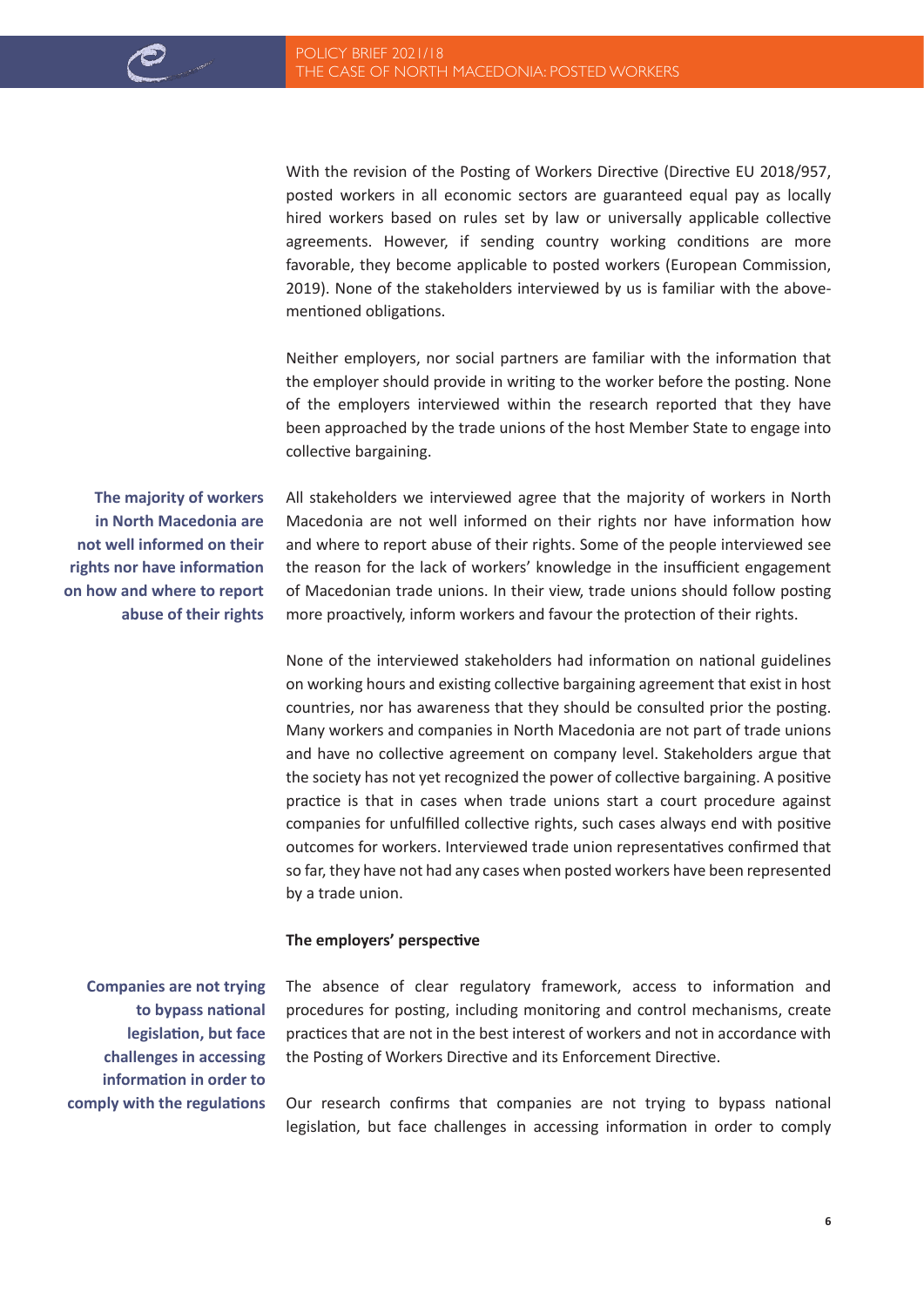**The absence of clear protocols and procedures for posting creates uncertainty among employers**

with the regulations. The absence of clear protocols and procedures for posting creates uncertainty among employers. A detailed guideline in Macedonian language should be established. This might significantly reduce the challenges for companies when posting workers.

Employers have different practices, depending on the sector and the number of workers they are posting. In cases when few workers are posted, mostly for consultancy projects, the company directly covers the expenses for travel and accommodation and an additional allowance is directly paid to the worker, in cash or as honorarium.

The practice shows that companies are trying to avoid increases in salaries due to the high amount of taxes that need to be paid. This, however, is not always possible in the construction sector where the salary of workers is calculated on the basis of a construction norm (payment per performance). In the absence of clear guideline to calculate the remuneration when posting a worker, the research shows that companies follow their own internal rules for defining the remuneration and the additional compensation.

**Employers do not inform state authorities nor have awareness on this step in the process of posting**

When it comes to informing the state authorities in North Macedonia, our research shows that employers do not inform state authorities nor are aware of this step in the process of posting. The only legal step that employers undertake in North Macedonia is signing a new contract with workers, that regulates their work abroad. Small consultancy companies that provide project-based consultancy services abroad do not use any procedures or protocols when posting workers abroad. Our research provides evidence that, this type of employers usually provides short-term services and use the visa-free stay in EU countries for up to 90 days and in this way, they regulate the stay of workers abroad.

Companies from the construction sector that post workers abroad have different posting practices in different countries. Our research provides evidence that posting is regulated by the laws and regulations of the host country, while national state authorities in North Macedonia are not informed or involved. Construction companies that post workers abroad, in practice usually open a branch office in the host country. As part of that branch office, they hire an employee, usually from the host country that provides advice on the conditions for health and safety at work and ensures that all necessary paperwork is in order/available in case of labour inspection.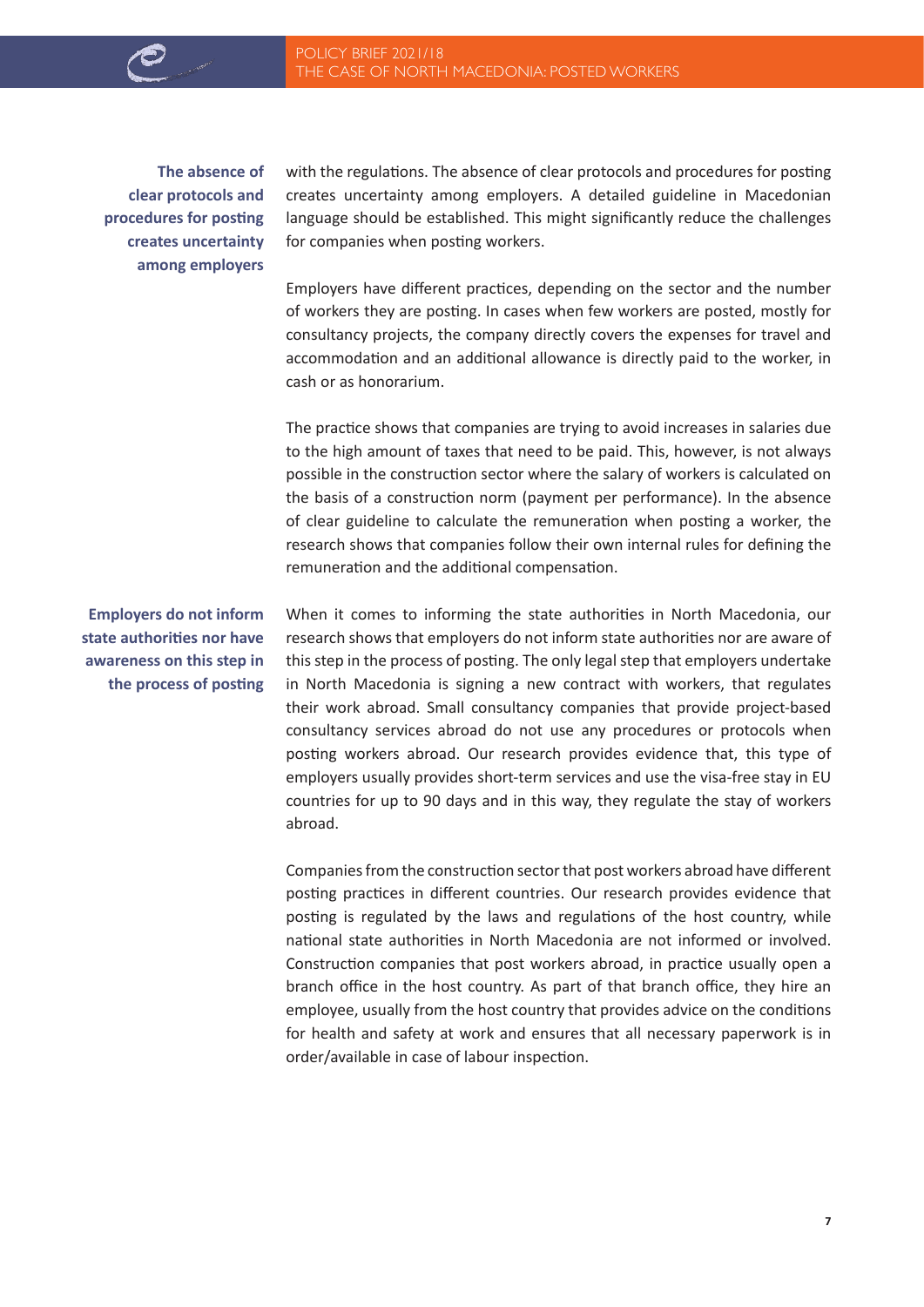# **Recommendations – next steps?**

Several recommendations have been suggested by the stakeholders who participated in the study. These comprise the following:

- Ensure full transposition of the Posting of Workers Directive and its Enforcement Directive in the national regulatory framework. It means to develop a systematic approach to posting including clear regulation of the posting under new regulatory framework, that will regulate both outflows and inflows of posting. The new regulatory framework should ensure that posted workers are reported and registered by public authorities.
- Ensure an adequate institutional arrangement responsible specifically for the implementation of posting, such as establishment of liaison offices, and clearly defined mandates for public authorities. Moreover, clear channels of cooperation, information sharing and exchange between national institutions and EU Member States and EU-level institutions should be established.
- A detailed guideline that clearly explains the procedure, rights and obligations of workers and employers when posting workers to and from North Macedonia should be developed and disseminated. The procedure for posting should be digitalized and ensured through a one stop bureau. Workers should be provided with access to easily accessible information on their rights prior the posting especially when it comes to wages and allowances.
- The close monitoring and control of workplaces where Macedonian citizens are engaged should be ensured and any violations of the rights of posted worker should be reported to national authorities in North Macedonia.
- Strengthen capacities of social partners on the Posting of Workers Directive and its Enforcement Directive (with focus on remuneration, taxation, working hours, collective bargaining agreements, health and safety at the workplace) and ensure that mechanisms for worker protection are in place and are fully operational. Ensure sufficient engagement of trade unions who should follow posting more proactively, inform workers and support the protection of their rights.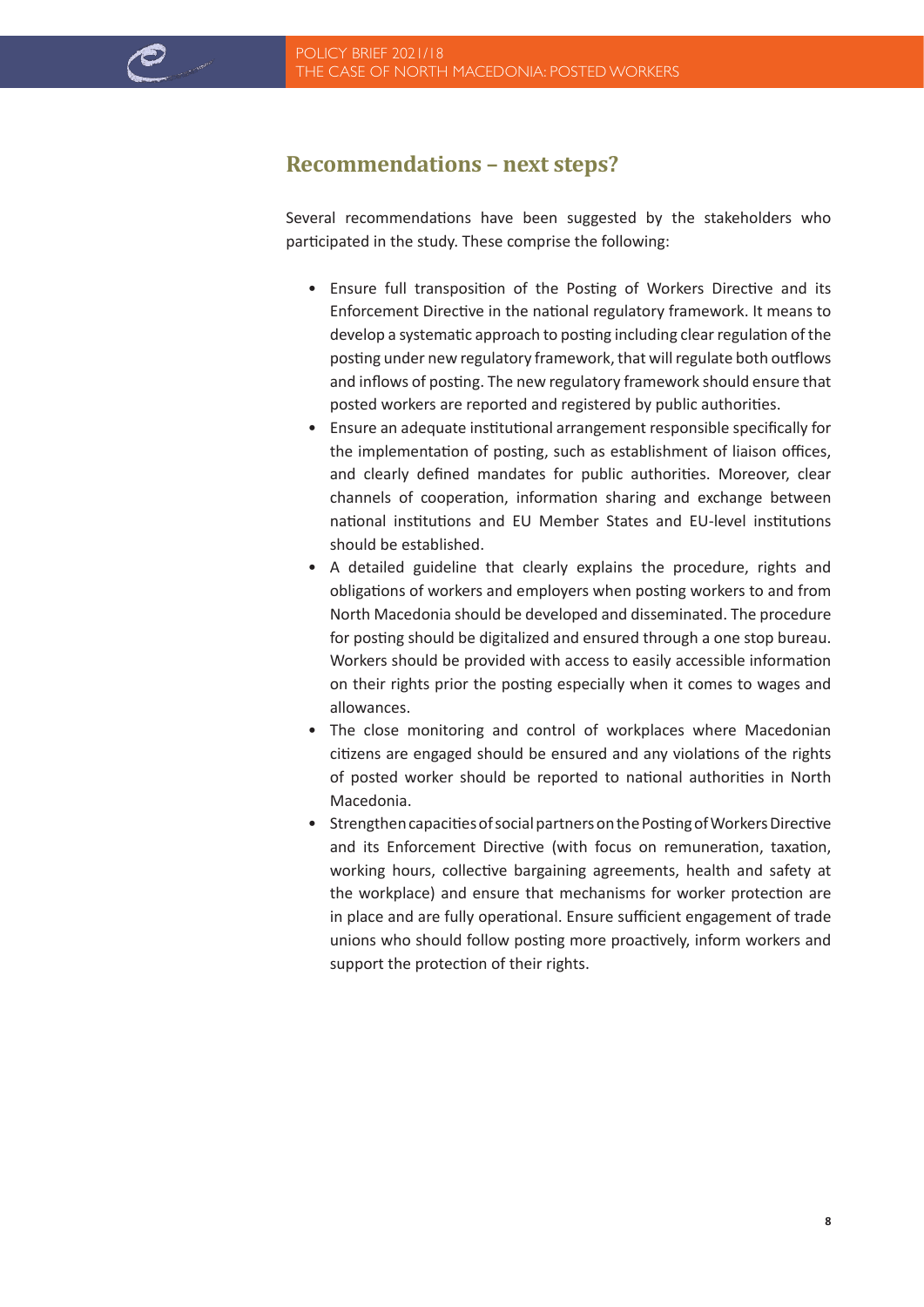

# **References**

Danaj, S., Geyer, L., & Cukut Krilić, S., Toplak, K., & Vah Jevšnik, M. (2020). REGIONAL CASE STUDY From Bosnia and Herzegovina to Austria via Slovenia: migration and posting of third country nationals in the EU. Vienna: European Centre for Social Welfare Policy and Research ZRC SAZU.

Danaj, S., Zólyomi, E., Vah Jevšnik, M., & Cukut Krilić, S. (2019). Implementing the Posting of Workers Directive in the Western Balkans: An Institutional Analysis. Vienna: European Centre for Social Welfare Policy and Research ZRC SAZU.

Danaj, S. & Zólyomi, E. (2019). Institutional Capacities for Implementing the Posting of Workers Directive in the Western Balkans: A Needs Assessment. Vienna: European Centre for Social Welfare Policy and Research.

Employment Agency of the Republic of North Macedonia (2020). Annual Report for 2019. Skopje: Employment Agency of the Republic of North Macedonia. Retrieved from: https://av.gov.mk/content/%D0%94%D0%BE%D0%BA%D1%83%D0%BC%D0%B 5%D0%BD%D1%82%D0%B8/%D0%98%D0%B7%D0%B2%D0%B5%D1%88%D 1%82%D0%B0%D1%98%20%D0%BD%D0%B0%20%D0%90%D0%92%D0%A0 %D0%A1%D0%9C%202019.pdf

European Commission (2019). Information on Posted Workers. Brussels: European Commission. Retrieved from: https://ec.europa.eu/social/main. jsp?catId=471#navItem-10

Enlargement countries - statistics on migration, residence permits, citizenship and asylum - Statistics Explained. Ec.europa.eu. (2021). Retrieved 13 December 2020, from https://ec.europa. eu/eurostat/statistics-explained/index.php?title=Enlargement\_countries\_-\_statistics\_on migration,\_residence\_permits,\_citizenship\_and\_asylum.

Government of the Republic of North Macedonia-Minister in Charge of Diaspora. (2019). National Strategy of the Republic of North Macedonia for Cooperation with Diaspora. Skopje.

Ilijevski, K., & Iloska, A. (2018). Posting of Workers: Country Report for Former Yugoslav Republic of Macedonia. Vienna: European Centre for Social Welfare Policy and Research. Retrieved from http://public.org.mk/wp-content/uploads/2019/04/EEPOW\_Country-report\_Macedonia\_ final-1.pdf

Ilijevski, K., & Iloska, A. (2021). Bridging the gap between legislation and practice in the posting of workers: North Macedonia Country Report. Vienna: European Centre for Social Welfare Policy and Research.

Ministry of Internal Affairs. (2018). Yearly Report for 2017. Skopje: Ministry of Internal Affairs. Retrieved from: https://mvr.gov.mk/Upload/Editor\_Upload/Godisen%20izvestaj%202017.pdf

Ministry of Internal Affairs. (2019). Yearly Report for 2018. Skopje: Ministry of Internal Affairs. Retrieved from: https://mvr.gov.mk/Upload/Editor\_Upload/Godisen%20izvestaj%202018.pdf

Ministry of Internal Affairs. (2020). Yearly Report for 2019. Skopje: Ministry of Internal Affairs. Retrieved from: https://mvr.gov.mk/Upload/Editor\_Upload/%D0%9E%D0%9A%D0%A0 %D0%90/% D0%93%D0%BE%D0%B4%D0%B8%D1%88%D0%B5%D0%BD%20%D0%B8% D0%B7 %D0%B2%D0%B5%D1%88%D1%82%D0%B0%D1%98%202019.pdf

State Statistical Office. (2019). Natural Population Change for 2018. Skopje: State Statistical Office. Retrieved from: https://www.stat.gov.mk/Publikacii/2.4.19.01\_1.pdf